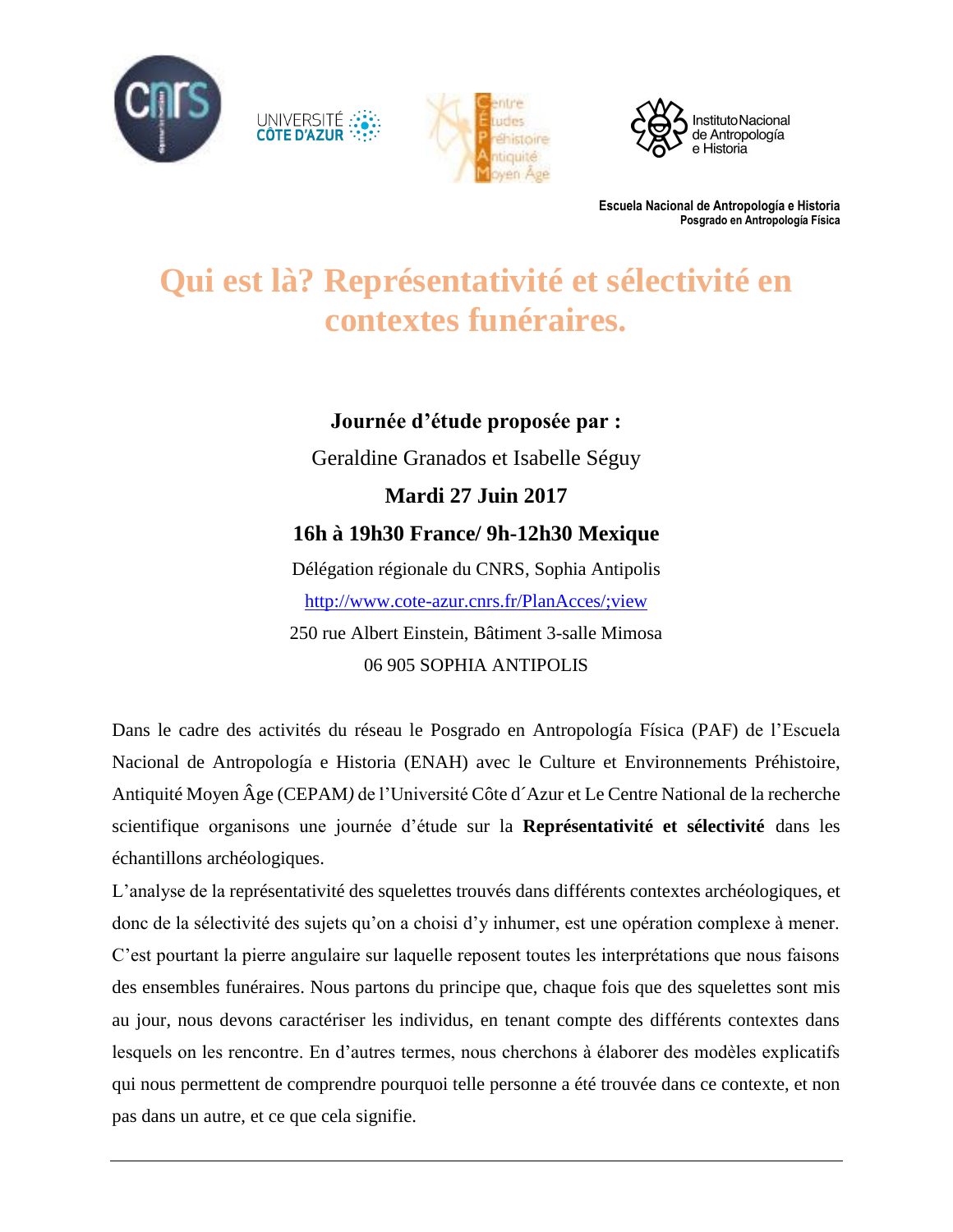

UNIVERSITÉ



**Escuela Nacional de Antropología e Historia Posgrado en Antropología Física**

Nous souhaitons ouvrir un espace de discussion pour partager les informations et les expériences sur différents contextes, et pour aborder les questions de représentativité/sélectivité sous des angles nouveaux, qu'ils soient théoriques, méthodologiques ou pratiques.

Une session structurent ce workshop, prévu en visioconférence, concerne les morts en contexte de mort «naturelle» et les inhumations dans les maisons et dans les cimetières, qui aura lieu à la **Délégation du CNRS - Sophia Antipolis, le 27 juin 2017, et la ENAH dans la salle de Juntas. Nous commencerons 14:00 hrs France et 9:00 Mexique.** Merci pour votre participation

## **¿Quiénes están ahí? Representatividad y selectividad en los contextos mortuorios**

Como parte de las actividades académicas organizadas por el Posgrado en Antropología Física (PAF) de la Escuela Nacional de Antropología e Historia en conjunto con el Culture et Environnements Préhistoire, Antiquité Moyen Âge (CEPAM*)* de l'Université Côte d´Azur y el Centre National de la recherche scientifique se extiende una cordial invitación para discutir sobre los temas de **Representatividad y selectividad** en nuestras "muestras" esqueléticas.

La representatividad y selectividad de los sujetos a partir de los esqueletos que encontramos en distintos contextos arqueológicos engloban una problemática compleja por resolver; sin embargo es la piedra angular para las interpretaciones que hacemos sobre las personas y los grupos del pasado. Partimos de que en cada contexto donde encontramos restos óseos es fundamental caracterizar a quienes encontramos, en otras palabras buscamos patrones para poder hacer inferencias de qué es y qué significa el contexto hallado, esto implica en otras palabras preguntarnos ¿si acaso estos grupos que encontramos representados en los contextos arqueológicos nos dicen algo de la generalidad en el pasado?

El propósito de este seminario es abrir un foro académico donde se puedan compartir las experiencias respecto a esta pregunta para descubrir nuevos horizontes en diferentes niveles: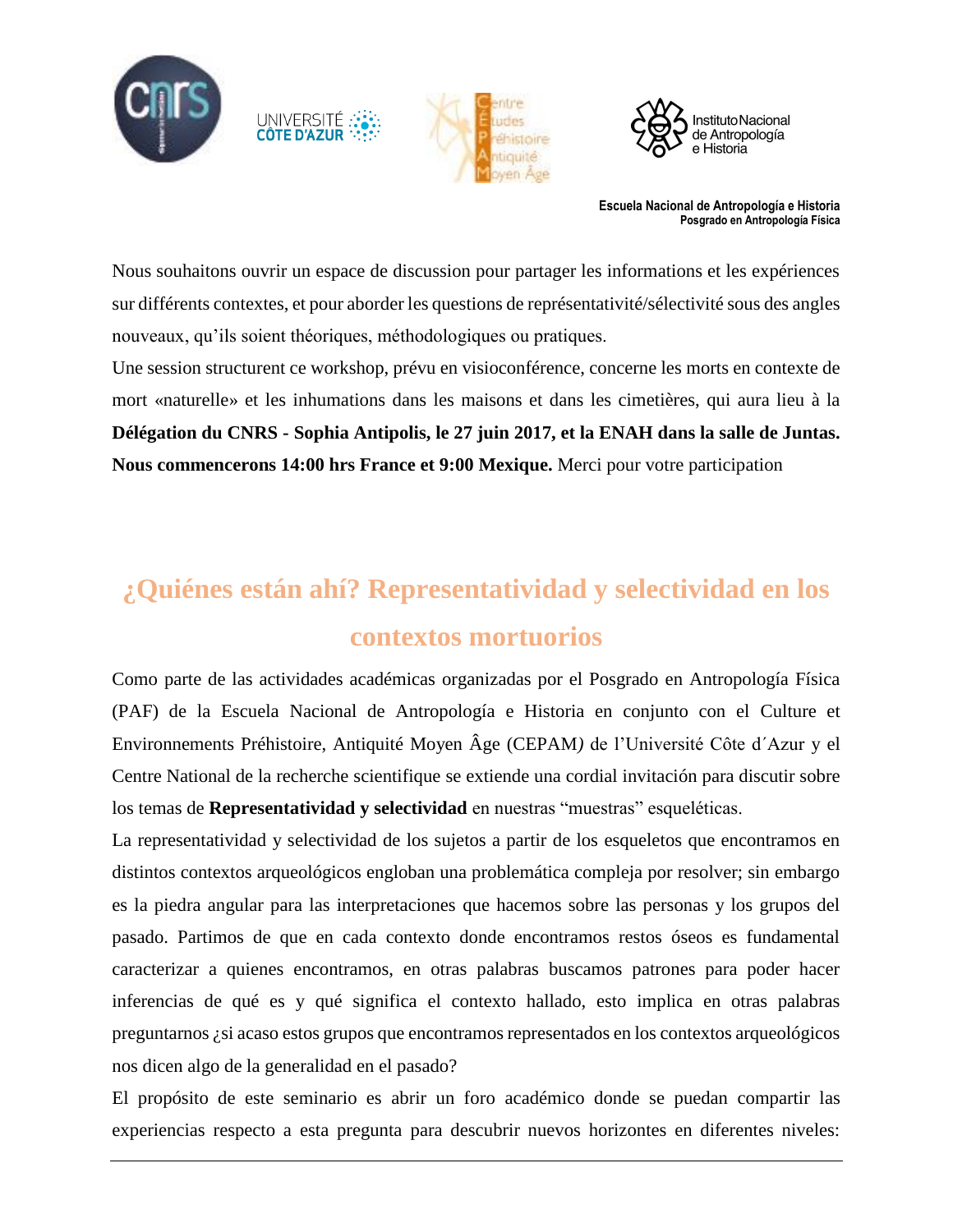

UNIVERSITÉ



**Escuela Nacional de Antropología e Historia Posgrado en Antropología Física**

teórico, metodológico y práctico. De esta forma, el intercambio de preguntas de investigación y la gama de respuestas nos permitirá pensar y realizar algunas consideraciones sobre nuestros propios análisis.

Este seminario se realizará en una sesión titulada "¿Quiénes están ahí? Los muertos de las casas y los cementerios: contextos domésticos y muerte natural", **tendrá lugar en la Délégation du CNRS - Sophia Antipolis, y en la sede alterna de la sala de juntas de la Escuela Nacional de Antropología e Historia el día 27 de junio del 2017 a las 9:00hrs México, 16:00hrs Francia**. Agradecemos su presencia y participación.

# **Who are there? Representativeness and selectivity in**

### **mortuary contexts**

As a part of the academic activities organized by Posgrado en Antropología Física (PAF) of the Escuela Nacional de Antropología e Historia with the Culture et Environnements Préhistoire, Antiquité Moyen Âge (CEPAM*)* de l'Université Côte d´Azur and the Centre National de la recherche scientifique we are grateful to invite you to participate in the discussion about representativeness and selectivity in the skeletal samples. The proposal for this workshop is the exchange of ideas, research questions, and information will force us to reflect on this peculiar phenomenon.

Burials found in different archaeological contexts do not necessarily represent the people who used to live there. Therefore, representativeness and selectivity still remain an unresolved problem, especially when the interpretations of ancient societies come from these funerary contexts. It is also relevant to study the human remains that we find, in order to understand patterns of human behavior in certain populations and the meaning of their context.

This seminar is organized into one session about "Who is there? Death in households and cemeteries: natural death and domestic contexts", that will take place on June 5, 2017, in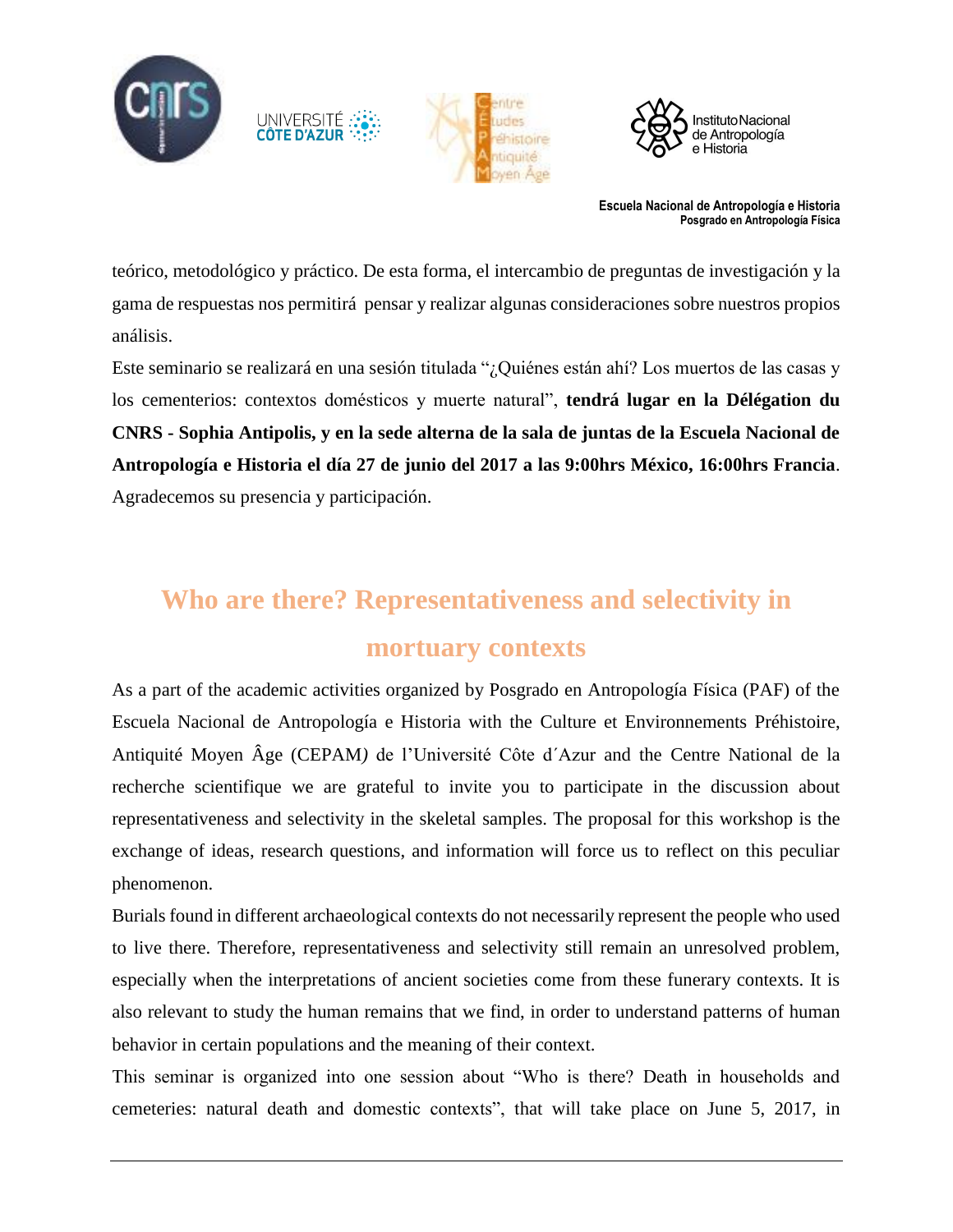

UNIVERSITÉ<br>CÔTE D'AZUR





**Escuela Nacional de Antropología e Historia Posgrado en Antropología Física**

Délégation du CNRS - Sophia Antipolis, and in Escuela Nacional de Antropología e Historia as an alternate place, at 16:00 hrs France, 9:00 hrs Mexico. Thanks for participating.

## **Programme/Programa/Program**

#### **16:00-16:20**

Introduction: Gregory Pereira (UMR 8096, ArchAm/ CNRS)

Modérateur: Isabelle Séguy (INED/CEPAM)

#### **16:20-16:40**

*Who used to live in Digne during the modern period (16th-18th centuries)? Funerary admission and representativeness of the Notre-Dame du Bourg Cathedral (04, France) Laëtitia Lanteri (Aix-Marseille Université, ADES AMU-CNRS-EFS)*

Only recent sites, generally dating from the modern and contemporaneous periods, with documented historical and archaeological contexts and corresponding reliable textual archives can be used to analyze the representativeness of an excavated archaeological population. The skeletal collection representativeness can thus be compared to the buried or living population in light of funerary admission criteria (religious, social, moral, etc.), spatial organization and filters that constituted the corpus throughout the depositional period (taphonomy). In the 1980's, 563 skeletons from primary burials (421 adults and 142 subadults) have been excavated in the Notre-Dame du Bourg Cathedral dating from the 16th to the 18th century. We aim to assess the representativeness of the excavated population mortality profile in the light of the archaeological context, the death registers data and the selection criteria related to the catholic community during the modern period. By combining cementochronology with probability density analysis, we assessed the cumulative probabilistic age-at-death distribution of 152 individuals (109 adults and 43 subadults). We compared biological results to the age-at-death structure of the 2,939 individuals buried on this site, calculated with historical archives, and to a model life table specifically established for preindustrial populations. Cementochronology is reliable for estimating the mortality profile of subadults, young and middle adult age categories but underestimates older age categories. Taphonomy mainly explains the underestimation in elderly individuals. Although some issues remain to be addressed in order to properly implement the method and improve reliability, cementochronology makes a major contribution to paleodemography. To conclude, we demonstrated that analyzing the mortality of a skeletal sample excavated in a parish cathedral is relevant to assess the mortality of a whole city during the modern period.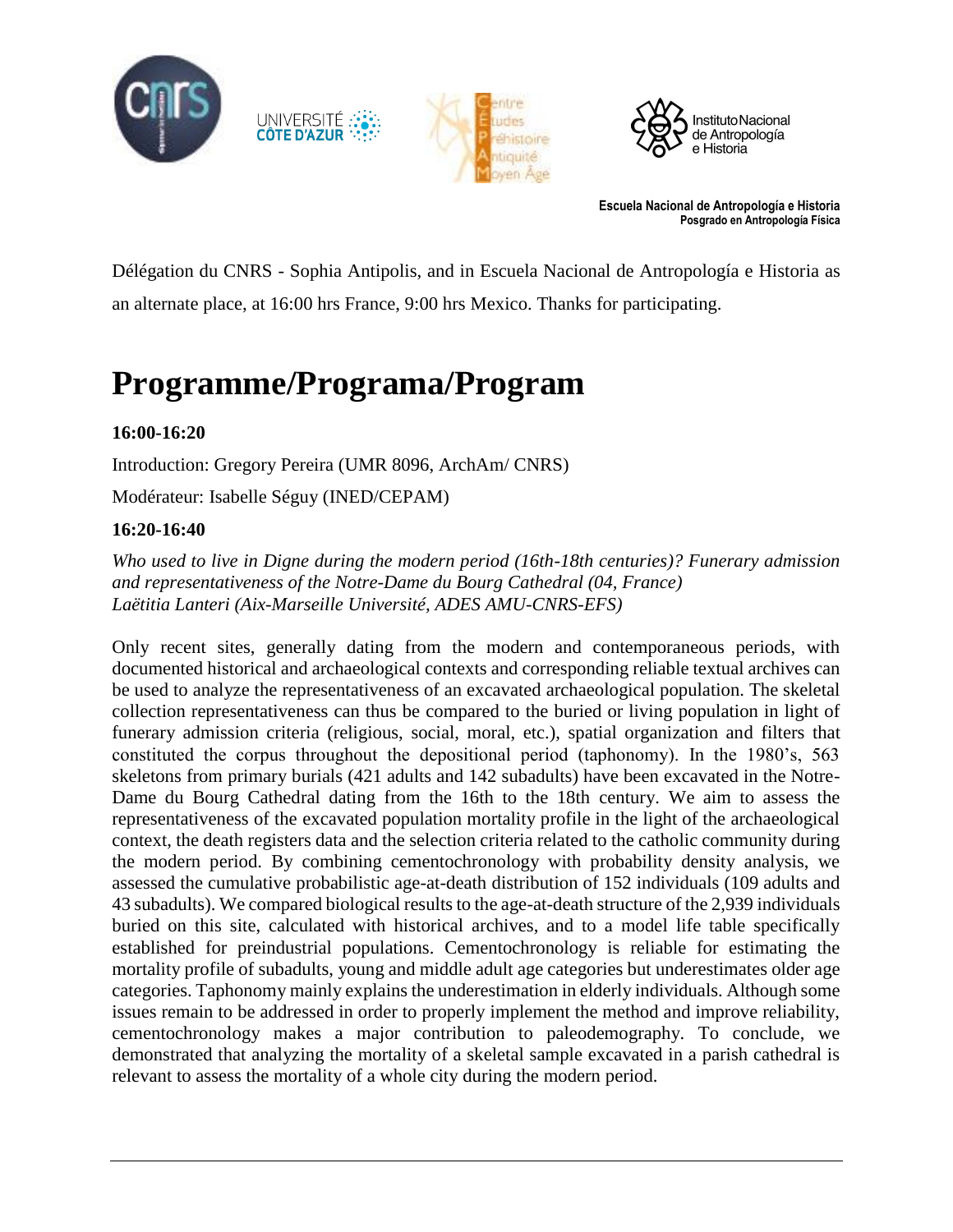

**Escuela Nacional de Antropología e Historia Posgrado en Antropología Física**

#### **16:50-17:10**

*Who are there? The component of the funerary burials in the households at Monte Alban, a selectivity problem or logistic problem? Geraldine Granados y Lourdes Márquez (Escuela Nacional de Antropología e Historia, PAF)*

From different excavation seasons at Monte Alban, the specialists have observed a constant variation in the quantity of the individuals, and in their general characteristics (as sex and age) of the people that were found within the households. We cannot explain these variations with the function of buildings (as palace or shrine) because all of them have the same. In general, the meaning of this variations could be linked to a particular event as the burial of a person with high hierarchy inside and outside the household. The goal of this research is to analyze volume and structure of different households in Monte Alban, under two approaches: demography and anthropology, considering the different levels of the research. The target is to reflect about the criteria of selectivity in this society, to conform real critics about the statistical and anthropological representativeness. The first part of the methodology is about the sex and age estimation, th en we use an Index to compare the general structure for each household, and finally, we present a qualitative analysis of the contexts. This ongoing research, do not have conclusions, but I present the preliminary results that shows some issues about the selectivity-representativeness problem.

#### **17:20-17:40**

#### *Funerary rituals: selectivity on children burials among the Zapotecs from the Valley of Oaxaca Ricardo Higelin Ponce de León (Indiana University Bloomington)*

It is well known that must of the archaeological funerary context, remains of adult's skeletons are found. Perhaps due to bad preservation, and archaeological goals make difficult to find children. However, sometimes we find it and not necessary as offerings. In the highlands of the Valley of Oaxaca, adults were buried within the household or inside tombs. Meanwhile, children were buried inside jars or sometimes are found within the construction fill of the walls, making a distinction between of funerary rituals among the Zapotecs by age. But new analysis explores the possibility that Zapotec children from this region of Oaxaca, Mexico were also buried within the household next to the adults. Therefore, my goal it is to present a preliminary research on the distribution and deposit of children burial from the Valley of Oaxaca and discuss how children, despite their age were also selected to be part of the Zapotec funerary rituals.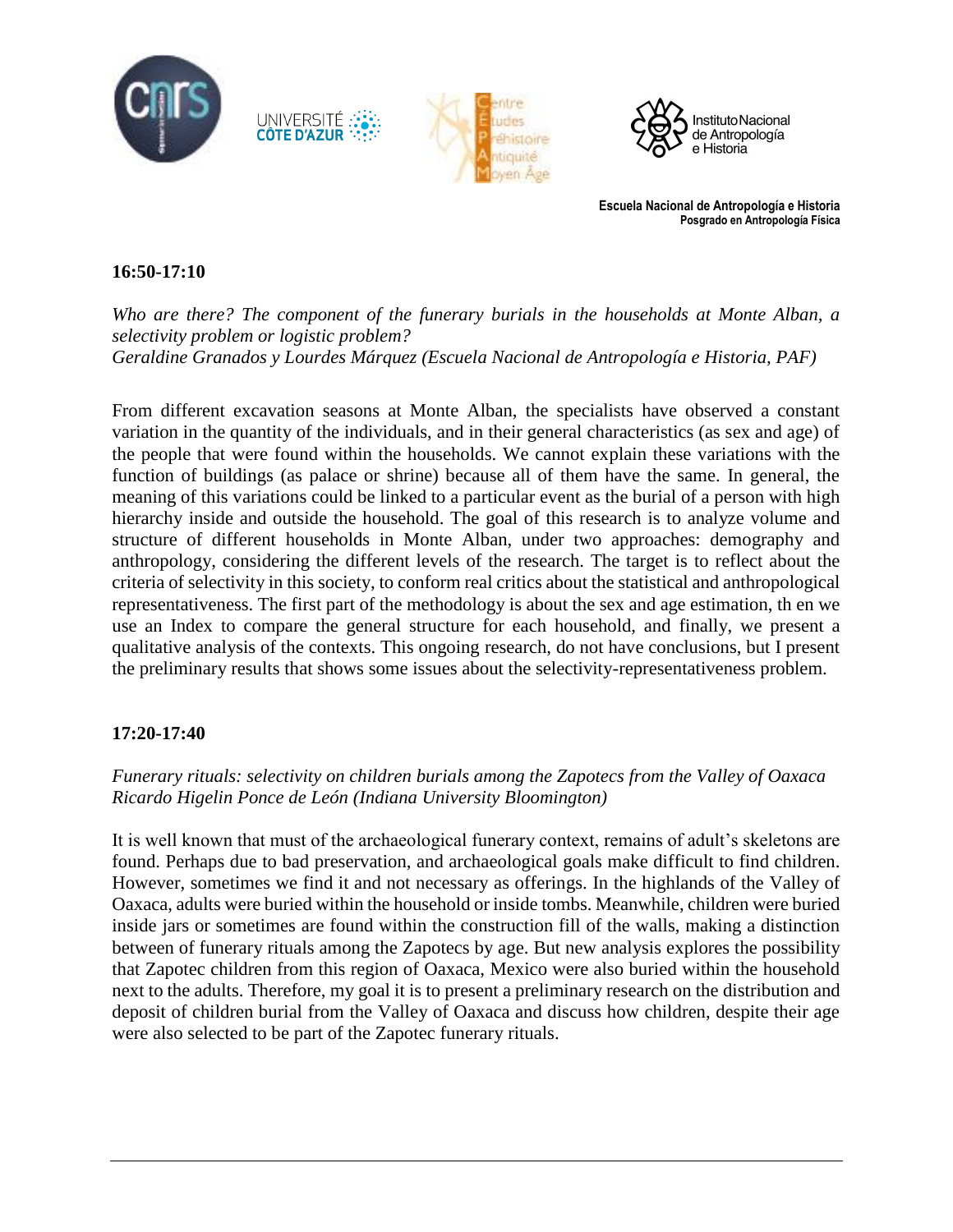





**Escuela Nacional de Antropología e Historia Posgrado en Antropología Física**

#### **17:50-18:10**

Les regroupements de sépultures d'enfants. Quelques écueils d'une interprétation souvent *difficile.*

*Luc Buchet (CEPAM/InHoppe)*

UNIVERSITÉ

Dans la pratique archéologique, on désigne comme « population » un ensemble de squelettes rassemblés au hasard d'une découverte. Des sous-ensembles spécifiques peuvent parfois se distinguer au sein de cette population, comme des sépultures d'enfants regroupées en un lieu particulier.

Si le fait de rassembler des enfants décédés témoigne de la volonté de réunir après la mort ces jeunes défunts, ce choix reflète aussi la place accordée à l'enfant dans la société et dans l'au-delà, selon son sexe, son âge, son statut social ou d'éventuels liens familiaux.

Des regroupements s'observent au sein d'un espace funéraire mais certains lieux semblent aussi avoir joué un rôle attractif (les structures habitées, les édifices religieux, les sanctuaires à répit) tout comme certains personnages (saints guérisseurs ou protecteurs et personnes vénérées).De telles découvertes amènent à se poser un certain nombre de questions auxquelles il faut tenter de répondre avant de conclure afin de ne pas risquer une interprétation erronée.

D'abord, que sait-on du regroupement lui-même ? Les inhumations sont-elles successives (morts « naturelles ») ou simultanées (conséquence éventuelle d'un accident démographique)? Des tombes ont été mises au jour dans des structures habitées mais que sait-on du cimetière associé à cet habitat ? En l'absence de cette information, comment définir la part des décédés trouvés dans l'habitat et la nature du critère de sélection ? Il est fréquent de trouver des enfants regroupés à proximité d'un édifice religieux mais, si le phénomène est courant, pourquoi n'est-il pas systématique?

Dans le cas des sanctuaires à répit, quels sont les arguments certifiant qu'il s'agit bien d'un sanctuaire à répit ? La dédicace d'une église à un saint guérisseur ou protecteur est souvent proposée pour interpréter un regroupement mais l'église a-t-elle toujours été dédiée au même saint ? Nous reviendrons, à partir d'exemples, sur chaque situation en soulignant quelques-unes des risques qui lui sont associés.

#### **18:20-18:40**

#### *Accès restreint : sélection des morts et biais archéologique en contexte résidentiel maya Hemmamuthé Goudiaby (UMR 8096 ArchAm)*

Si les mayanistes ont remarqué depuis longtemps la faiblesse anormale des effectifs mis au jour dans les ensembles résidentiels mayas, rares sont les travaux qui ont tenté de l'expliquer autrement que par l'explication trop aisée qu'est le culte des ancêtres. Un simple regard au recrutement funéraire suffit pourtant à montrer qu'il ne s'agit là que d'un aspect du problème. En effet, une importante conjonction de facteurs, allant de la culture locale aux méthodes de fouille employées,